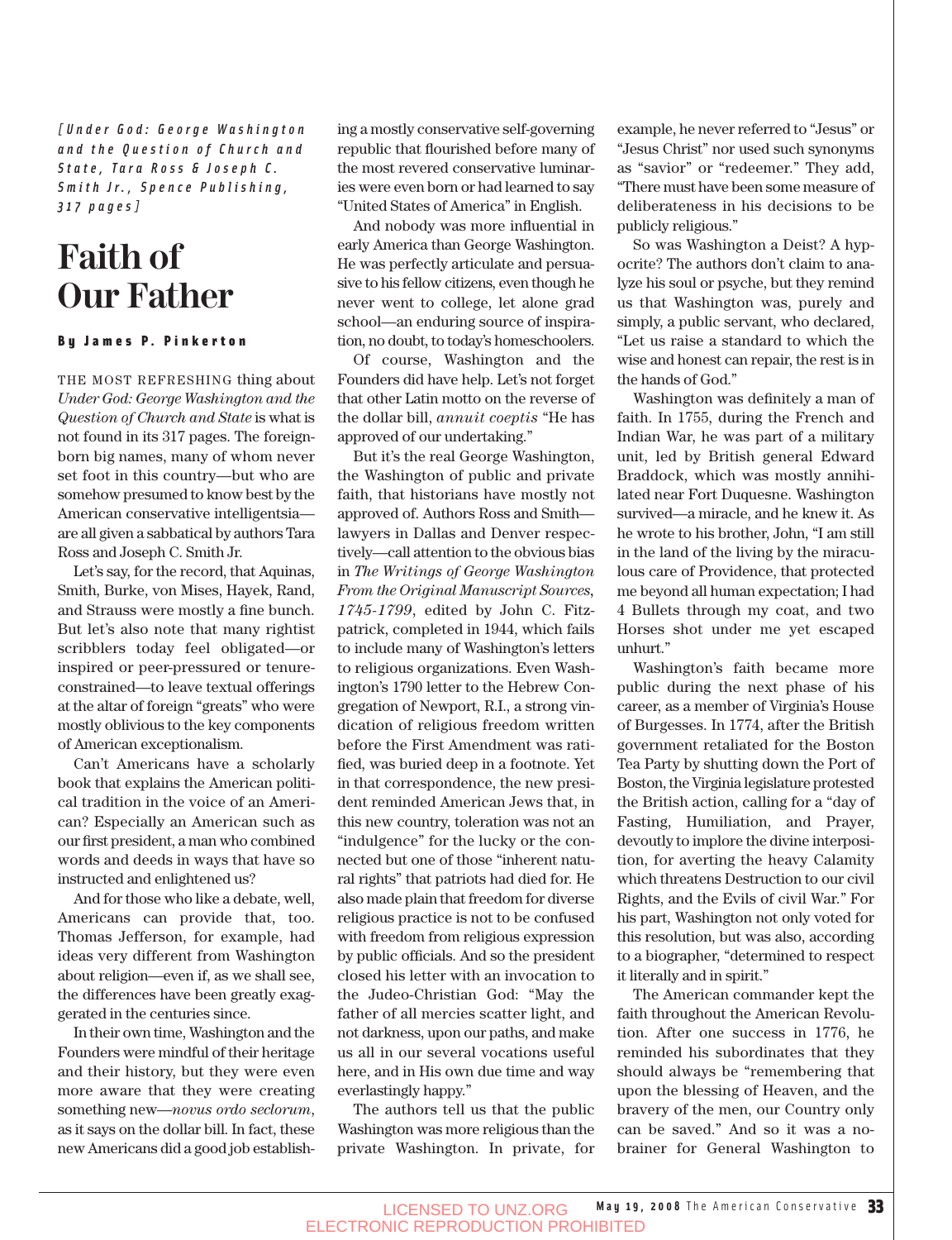#### Arts&Letters

endorse paid chaplains for the troops. In the words of an historian cited by the authors, "Washington seems never during his life to have questioned the relevance of organized religion to social order and morality .… He looked upon religion as indispensable to the morale, discipline, and good conduct of the men under his command."

Toward the end of the fighting, on Feb. 15, 1783, Washington issued this general order: "The Brigadiers and Commandants of Brigades [are] desired to give notice in their orders and to afford every aid and assistance in their power ited from Europe. In 1790, he signed a law eliminating ecclesiastic jurisdiction over certain legal matters; as the authors explain, he was happy to strip away an "ancient form of clerical privilege from use in Federal jurisprudence." In other words, there would be plenty of religion in American life, but no official religion.

The following year, the states ratified the First Amendment, which declared, "Congress shall make no law respecting an establishment of religion, or prohibiting the free exercise thereof." President Washington had no objection to these

### ACUTELY CONSCIOUS THAT **HIS EVERY GESTURE AND WORD WOULD BE SETTING A PRECEDENT** FOR THE INFANT REPUBLIC, **WASHINGTON BOWED TO KISS THE BIBLE** ON WHICH HE SWORE HIS OATH OF OFFICE.

for the promotion of that public Homage and adoration which are due to the supreme being, who has through his infinite goodness brought our public Calamities and dangers … very near to a happy conclusion."

Nothing changed when Washington became president. Acutely conscious that his every gesture and word would be setting a precedent for the infant republic, he bowed to kiss the Bible on which he swore his oath of office. In his inaugural address, Washington noted the great challenges facing the country, adding, "It would be peculiarly improper to omit in this first official act, my fervent supplications to that Almighty Being who rules over the Universe, who presides in the Council of Nations, and whose providential aids can supply every human defect, that his benediction may consecrate to the liberties and happiness of the People of the United States." The point was made: Washington did not insist that every American had to share his own public faith, but he did make clear that America's public life would be full of shared faith.

At the same time, however, the new president continued to peel back special legal privileges for religion inher-

words; as Ross and Smith explain, "Washington's actions over the course of the next five years would demonstrate his view that the amendment did not change the propriety of the national government's support for certain religious activity." For example, in his 1796 Farewell Address, the president summed up his view of the non-separation of church and state:

Of all the dispositions and habits which lead to political prosperity, religion and morality are indispensable supports .… Let it simply be asked: Where is the security for property, for reputation, for life, if the sense of religious obligation desert the oaths which are the instruments of investigation in courts of justice? And let us with caution indulge the supposition that morality can be maintained without religion. Whatever may be conceded to the influence of refined education on minds of peculiar structure, reason and experience both forbid us to expect that national morality can prevail in exclusion of religious principle.

In other words, Jews could keep their distinct faith, Quakers could keep theirs—during the Revolutionary War, Washington defended the right of Quakers to be pacifists—but America, overall, would keep a public faith.

How then did Thomas Jefferson's idea of a "wall of separation between Church & State" come to be seen by so many today as the "Constitutional" doctrine that should chase faith out of the public square altogether? That's an interesting question, mostly outside the scope of this book. But the authors note that Jefferson's words, expressed in a single letter to the Danbury Baptists, dated Jan. 1, 1802, were not anywhere close to what the American Civil Liberties Union would purport them to be.

The authors further add that Jefferson used those words only once in his life, in part because the phrase was poorly received; even the recipients didn't like the message. Ross and Shaw explain: "As a religious minority, the Danbury Baptists sought a government that respected freedom of conscience, of course, but they did not want a government that was *opposed* to religion."

Still, as we all know, various liberals and litigators have acted as if Jefferson's single utterance outweighed the vast volume of counter-thinking that long preceded the Danbury letter. The authors conclude, "Washington's opinions deserve at least as much attention as those of Jefferson."

Well, yes, indeed they do. Because, as Jefferson himself put it, when confronted with challenges, Americans don't need new ideas; they must instead rediscover the American mind. Ross and Smith have helped us to do just that, starting with one of greatest American minds, that of the eternal George Washington.

*James P. Pinkerton is a contributor to the Fox News Channel and a fellow at the New America Foundation in Washington, D.C. He served in the White House under Presidents Ronald Reagan and George H.W. Bush.*